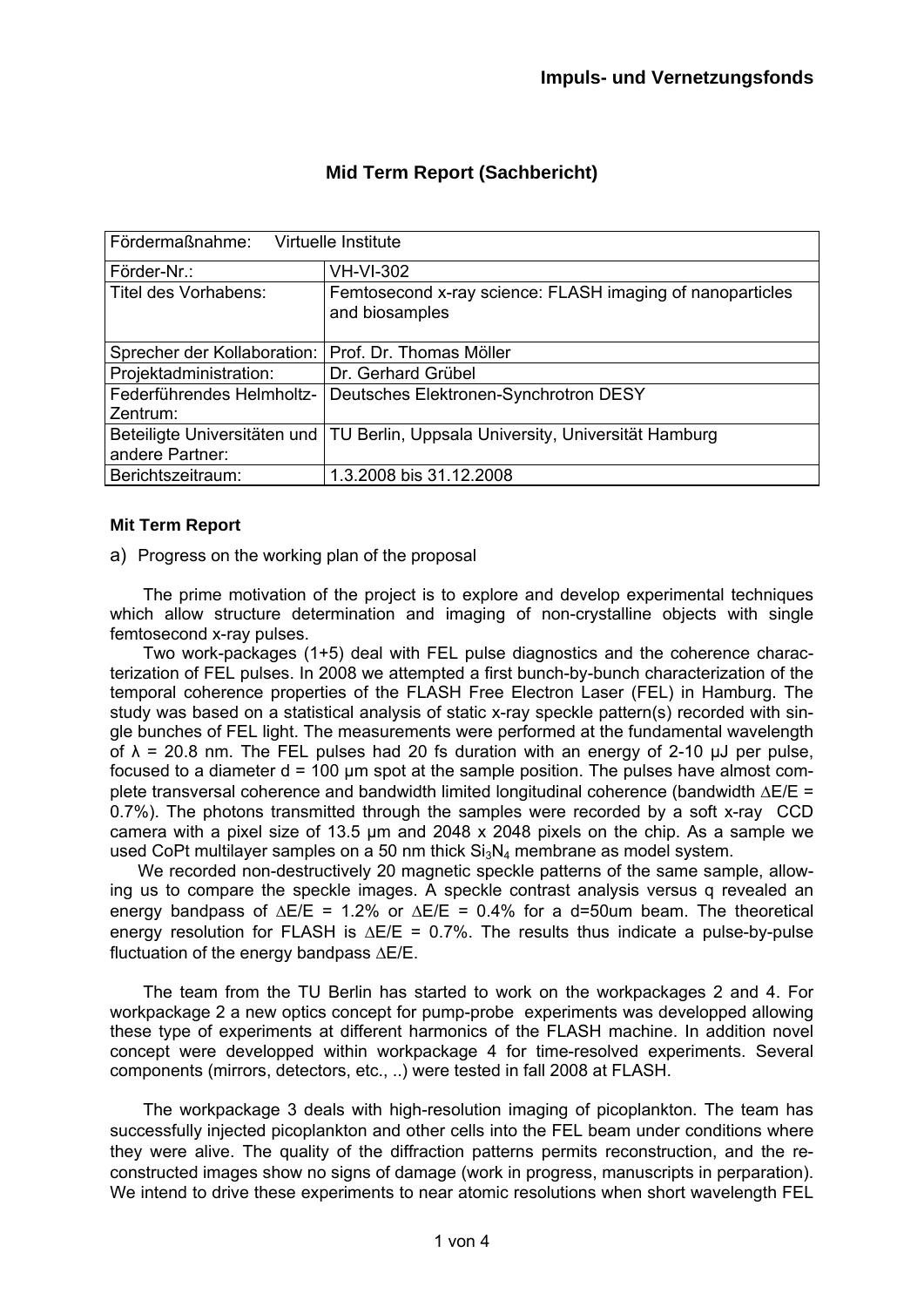pulses become available. Picoplankton samples used in the present studies came from fresh water lakes and from the Arctic and Antarctic Polar Oceans where we have a research



programme on photosynthetic carbon fixation by picoplankton.

First results from workpages 3: High-resolution imaging of picoplankton.

The goal of workpackage 6 is to explore the possibilities to manipulate (by optical means) nanoscale materials under vacuum conditions with the ultimate goal to position samples in the FEL beam. This novel approach needs to identify suited prototype nano- system that in fact will allow optical manipulation with a suited laser source. The original approach of using carbon nanotubes had to be abandonned since i) there is a lack of reliable spectroscopic data in the literature and ii) there is no local experise in preparation and characterization of these systems. It was rather decided in collaboration with Prof. Hajdu from the Uppsala group to launch a project involving the transport of bacteria systems with optical means. The Uppsala group masters the preparation of the bacteria samples under vacuum conditions. A NdYAG fiber laser system was identfied as the most suited lightsource to manipulate the samples and this system will be purchased in 2009. A compatible vacuum chamber is under design, will be manufactured, tested and commissioned in 2009.

b) Archieved milestones

- Experimental bunch-by-bunch characterization of the longitudinal coherence length. The analysis of the data is ongoing.
- A two color multilayer mirror for time resoved experiments was successfully tested.
- First injection of picoplankton and other cells into the FEL beam under conditions where they were alive.
- Conceptual design of a laser-and vacuum sytem for workpackage 6.
- c) Adherence to the time and financial plan
	- The finance and time plan was kept.
	- Funds for workpackage 6 will be spent in 2009, since a very intense planning phase was necessary.
	- The funds for workpackage 3 (comprising a 130 kEuro laser dissection and particle trapping unit and a 68 kEuro fluorescence microscope) have been re-allocated towards a mobile container laboratory and its equipment since the originally foreseen items had become available in the meantime at FLASH financed from other resources. This re-allocation will serve not only workpackage 3 but the whole VI.
- d) Publications, Talks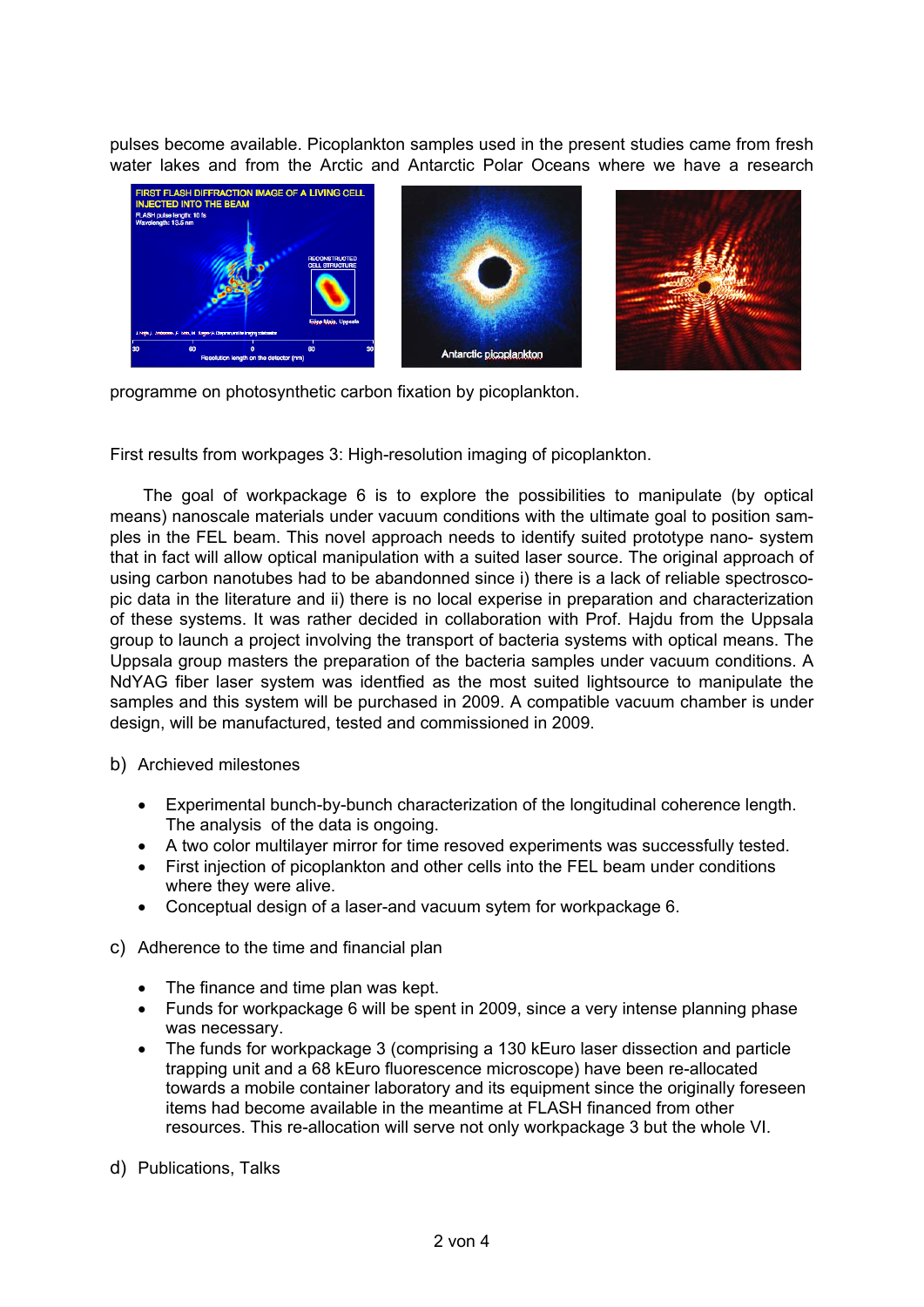The following talks and publications originated from the work at FLASH:

## **Magnetic Imaging of Co/Pt Multilayers and Co/Pt Nanostructures by X-Ray Holography**,

XRMS-2008, Hamburg, 2/2008, Simone Streit-Nierobisch (invited)

## **Magnetic Imaging of Nanostructured Co/Pt Multilayers by X-Ray Holography**,

404. Heraeus-Seminar, Bad Honnef, 3/2008, Simone Streit-Nierobisch (invited)

### **Ultrafast Resonant X-Ray Scattering - Interaction of Free-Electron Laser Pulses with Magnetic Multilayers**,

XRMS-2009, Paris, 1/2009, Simone Streit-Nierobisch (Poster)

## **Resonant magnetic scattering with femtosecond soft X-ray pulses from a free electron laser at 1.59 nm**

C. Gutt, l.-M. Stadler, S. Streit-Nierobisch, A.P. Mancuso, A. Schropp, B. Pfau, C.M. Günther, R. Könnecke, J. Gulden, B. Reime, J. Feldhaus, E. Weckert,I.A. Vartaniants, O. Hellwig, F. Staier, R. Barth, M. Grunze, A. Rosenhahn, D. Stickler,H. Stillrich, R. Frömter, H.P. Oepen, M. Martins, T, Nisius, T. Wilhein, B. Faatz,N. Guerassimova, K. Honkavaara, V. Kocharyan, R. Treusch, E. Saldin, S. Schreiber, E.A. Schneidmiller, M.V. Yurkov, S. Eisebitt and G. Grübel,

NJP, submitted

## **Nanoplasma formation and neutralization soft X-ray irradiated clusters**

M. Hoener, C. Bostedt, H. Thomas. E. Eremina, T. Fennel, K.H. Meiwes-Broer, M. Kuhlmann, E. Plönjes, K. Tiedtke, R. Treusch, J. Feldhaus, A.R.B. de Castro, T. Möller, J. Phys. B 41, 181001 (2008)

**Numerical simulation of small angle scattering (SAXS) for large atomic clusters**  A.R.B. de Castro, C. Bostedt, E. Eremina, M. Hoener, H. Thomas, T. Möller J. Ele. Spectr. Rel. Phen. 166–167, 21–27 (2008)

#### **Multi-Step Ionisation of Argon Clusters in intense femtosecond XUV pulses**

C. Bostedt, H. Thomas. M. Hoener, E. Eremina, T. Fennel, K.H. Meiwes-Broer, M. Kuhlmann, E. Plönjes, K. Tiedtke, R. Treusch, J. Feldhaus, A.R.B. de Castro, T. Möller Phys. Rev. Letters 100, 133401 (2008)

## **Femtosecond non-equilibrium dynamics of clusters irradiated with short intense VUV pulses**

B. Ziaja, H. Wabnitz, E. Weckert, T. Möller New J. Phys. 10, 43003 (2008)

**Atomic clusters of various sizes irradiated with short intense VUV pulses**  B. Ziaja, H. Wabnitz, E. Weckert, T. Möller Euro. Phys. Letters 82, 24002 (2008)

#### **Experiments at FLASH**

C. Bostedt, H. N. Chapman, J. R. Crespo López-Urrutia, S. W. Epp, J. Feldhaus, A. Föhlisch, M. Meyer, T. Möller, R. Moshammer, M. Richter, K. Sokolowski-Tinten, A. A. Sorokin, K. Tiedtke, J. Ullrich and W. Wurth; Nucl. Instr. Meth. A, 601, 18 (2009)

# **Femtosecond time-delay X-ray holography**

Henry N. Chapman, Stefan P. Hau-Riege, Michael J. Bogan, Sasa Bajt, Anton Barty, Sebastien Boutet, Stefano Marchesini, Matthias Frank, Bruce W. Woods, W. Henry Benner, Richard A. London, Urs Rohner, Abraham Szöke, Eberhard Spiller, Thomas Möller,